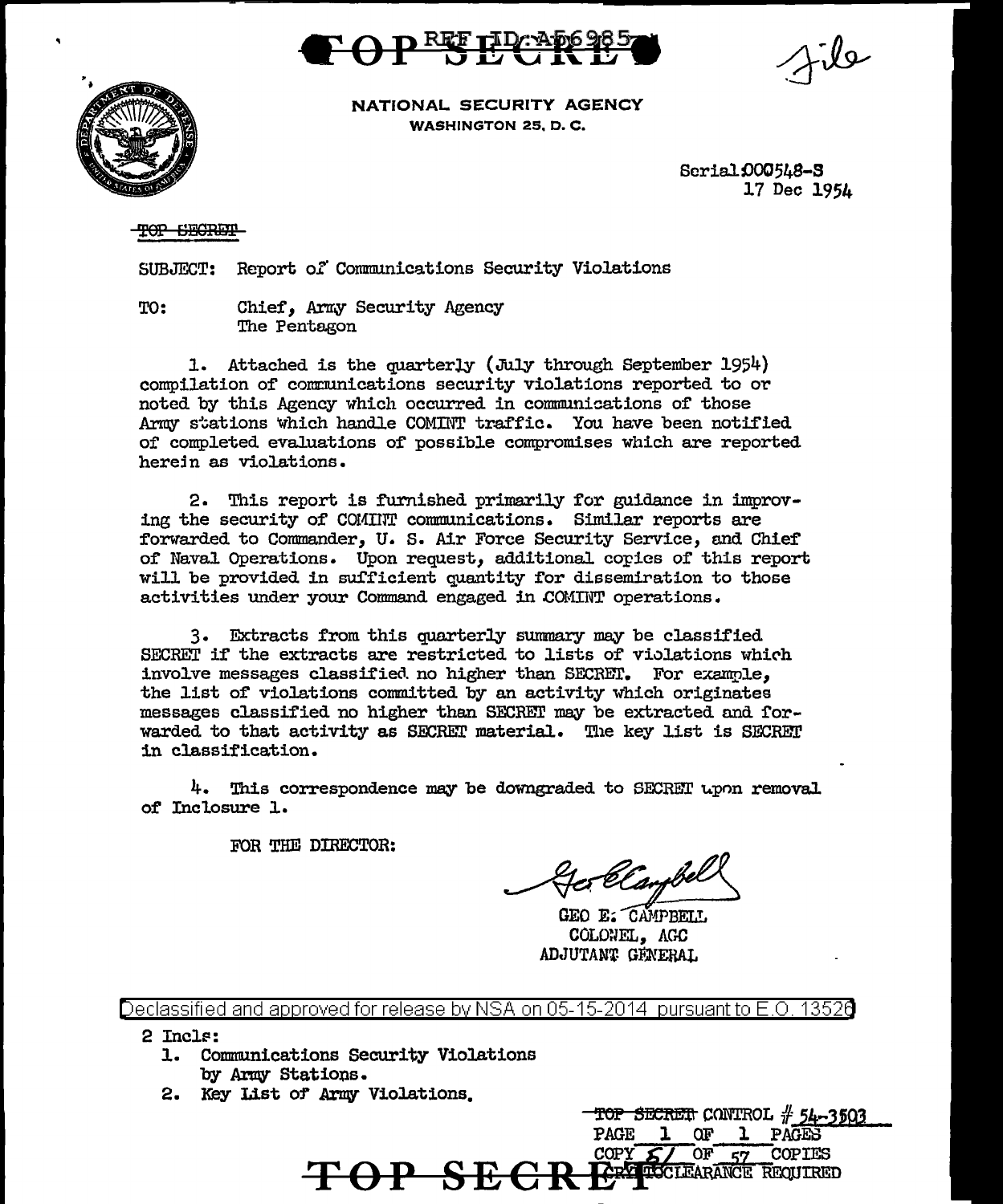

Serial: 000548-S  $17$  Dec  $54$ 

**NSA Europe**  $cc:$ NSA United Kingdom NSA Far East **NSA Alaska** NSA Pacific AG  $c/s$ COMSEC (3)  $S/ASST$ **COM** PROD  $O6B$ 411 412 413

M/R: This is a compilation of communications security violations committed by Army COMINT stations during July, August, and September 1954. A similar report will be forwarded to CNO and COMDR. USAFSS, ASA furnished 40 copies.

(1)<br>1931-2, 60454/pfa

TOP SECRET CONTROL #54-3503-A PAGE  $\mathbf{1}$ OF 1 PAGES COPY<sup>-</sup>  $OF-IT$ COPIES CRYPTOCLEARANCE REQUIRED

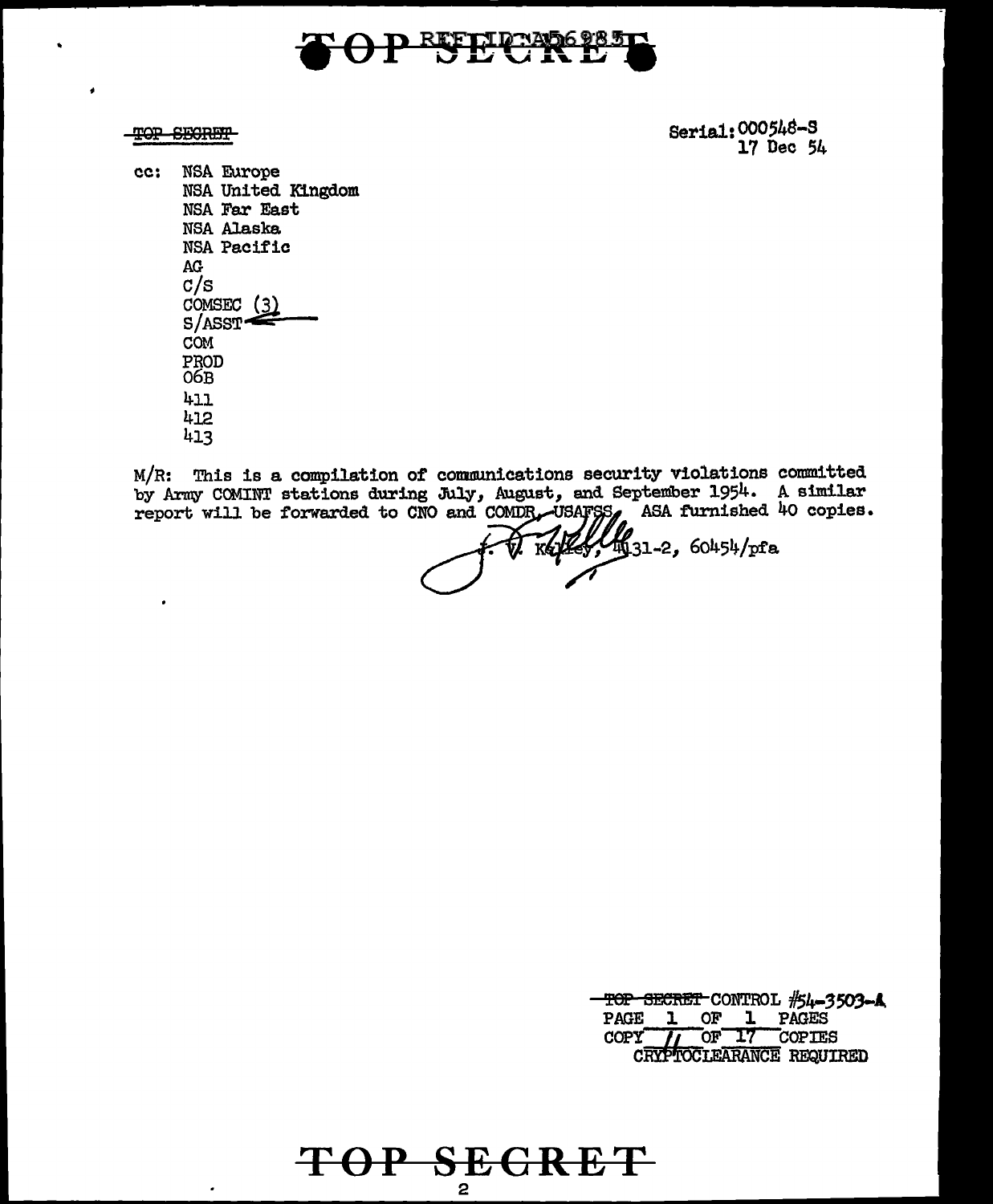

 $\mathbf{v}_1^{(1)}$ 

 $\bullet$ 

## COMMUNICATIONS SECURITY VIOLATIONS BY ARMY STATIONS

| <b>DIG</b>                                                                                                               | <b>TRIGRAPH</b>                                                                                 | KEY NO.                                                 | <b>REMARKS</b>                                                                                                                                                                                                                                                                                  |
|--------------------------------------------------------------------------------------------------------------------------|-------------------------------------------------------------------------------------------------|---------------------------------------------------------|-------------------------------------------------------------------------------------------------------------------------------------------------------------------------------------------------------------------------------------------------------------------------------------------------|
|                                                                                                                          |                                                                                                 | USM-1                                                   |                                                                                                                                                                                                                                                                                                 |
|                                                                                                                          |                                                                                                 | SEPTEMBER                                               |                                                                                                                                                                                                                                                                                                 |
| 2 Sept                                                                                                                   |                                                                                                 | 9                                                       | Operator inadvertently placed<br>equipment on line while pre-<br>paring additional copies<br>of ICR DCR<br>×.                                                                                                                                                                                   |
|                                                                                                                          |                                                                                                 | USM-3                                                   |                                                                                                                                                                                                                                                                                                 |
|                                                                                                                          |                                                                                                 | <b>JULY</b>                                             |                                                                                                                                                                                                                                                                                                 |
| <b>021100Z</b><br>040659Z<br>081831Z<br><b>121400Z</b><br>140017Z<br>1905052<br>190810Z<br>1917192<br>211752Z<br>2222162 | AKA<br>BFW<br>CHQ.<br><b>DMO</b><br><b>DWB</b><br><b>HWM</b><br>HXF<br><b>GBZ</b><br>G2P<br>HCL | 3c<br>ı<br>6<br>ı<br>3d.<br>3d<br>3d<br>3ð.<br>3d<br>7а | Broke on OODLE vice OODLZ<br>Broke on PM rotor arrangement<br>Broke using trigraph CHO<br>Broke on AM rotor arrangement<br>Broke on GFQXB vice GFGXB<br>Broke on AKCTT vice TKCTT<br>Broke on DRSDX vice MRKDX<br>Broke on HITSZ vice HDTSA<br>Broke on FRFDQ vice FRFDS<br>Broke on BB vice AA |
|                                                                                                                          |                                                                                                 | AUGUST                                                  |                                                                                                                                                                                                                                                                                                 |
| 051441Z<br>0517582<br>161135Z<br>2810302                                                                                 | CZQ<br>CXF<br>HDF<br>KFQ                                                                        | 3d<br>3d<br>3d<br>3 <sub>c</sub>                        | Broke on UTPFU vice UCNFU<br>Broke on WVHCS vice MWFCS<br>Broke on FUVLY vice FUVLT<br><b>Broke on ZTXYC vice ZBXYC</b>                                                                                                                                                                         |
|                                                                                                                          |                                                                                                 | SEPTEMBER                                               |                                                                                                                                                                                                                                                                                                 |
| 020854Z<br>2200342<br>2319362<br>2419542                                                                                 | ZEA<br>BCF<br>BHD<br>BKH                                                                        | 3d<br>3 <sub>c</sub><br>3d<br>3d                        | Broke on XXYEU vice XXYEZ<br>Broke on VYZBK vice VYZTK<br>Broke on TIPSS vice TIUIS<br>Broke on XVUVZ vice XUUVH                                                                                                                                                                                |
|                                                                                                                          |                                                                                                 | $USM-4$<br>JULY                                         |                                                                                                                                                                                                                                                                                                 |
| 0222432<br>0223452                                                                                                       | ?YV<br><b>UZG</b>                                                                               | 3d<br>4                                                 | Broke on FDXAD vice FDIAD<br>Broke on CNQIP vice WNQIP                                                                                                                                                                                                                                          |

Incl 1

# TOP SECRET

TOP SECRET CONTROL #54-3505-F<br>PAGE 1 OF 7 PAGES COPY 57 OF 57 COPIES<br>CRYPTOCLEARANCE REQUIRED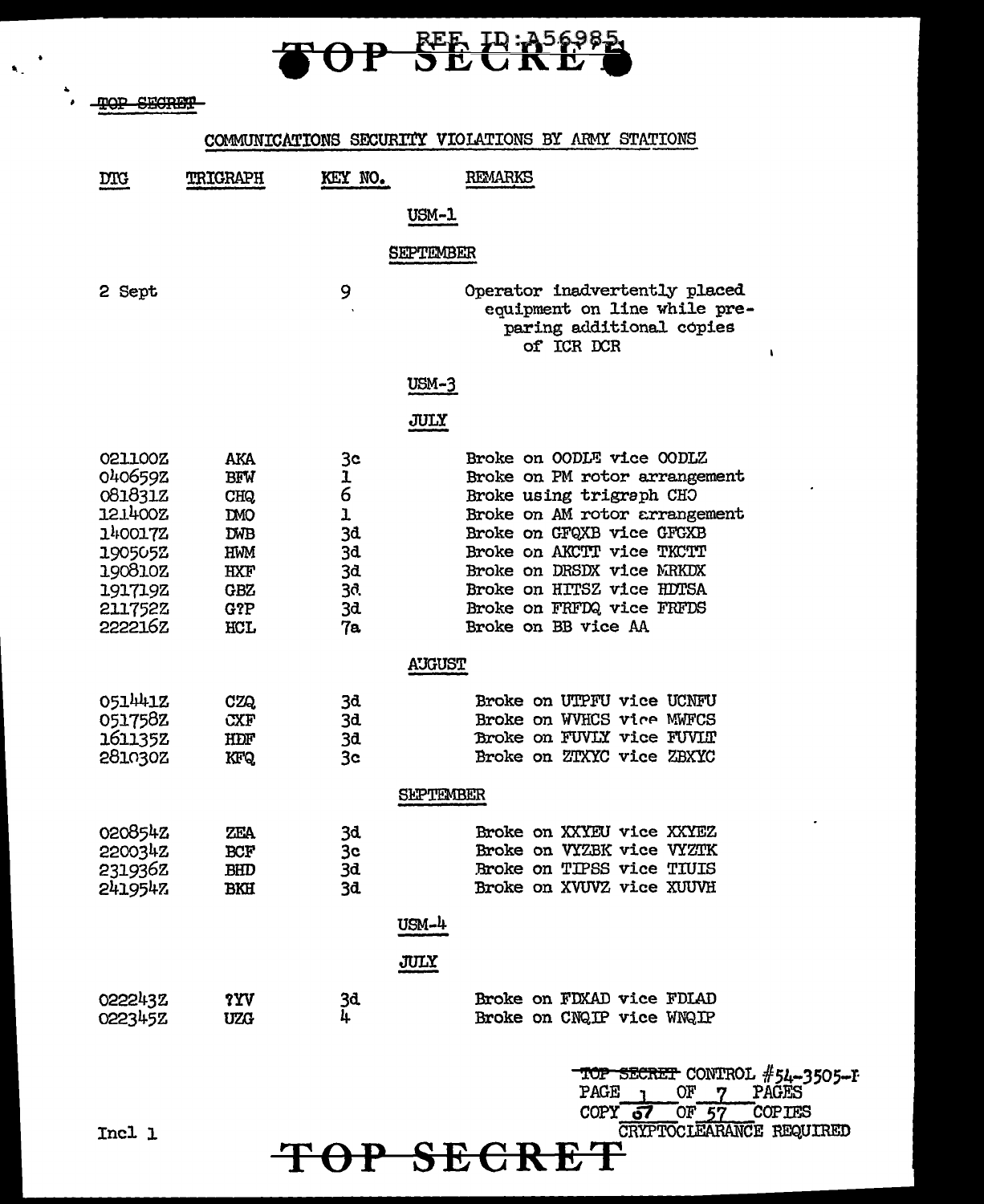**BEFLUGADE** 

TOP SECRET

VIOLATIONS (Cent 'd)

| <b>DIG</b> | TRIGRAPH | KEY NO. | <b>REMARKS</b> |
|------------|----------|---------|----------------|
|            |          |         | ________       |

 $USM-4$  (Cont'd)

JULY (Cont'd)

| 0322502        | VHL        | 3 <sub>c</sub> | Broke on KJRXV vice KJRXT |
|----------------|------------|----------------|---------------------------|
| <b>142050Z</b> | <b>XVQ</b> | 3đ             | Broke on CIJAR vice CIJAY |
| 141530Z        | XTW        | 3d             | Broke on YHWRQ vice YHNRQ |
| 160215Z        |            | 12             | Bump rotor failed         |
| 190535Z        | YYD        | રવ             | Broke on YNBCQ vice YJBCQ |
| 2105412        | ZKN        | 3d             | Broke on YQWHV vice YQNHL |
| 230003Z        | ZWQ.       | 3d             | Broke on GCKHN vice GCKWW |
| 2304192        | <b>ZYA</b> | 3d             | Broke on CQLIO vice CQLFO |
| 251225Z        | AKH        | 3d             | Broke on SYSRF vice LYSRF |
| 290130Z        | <b>BDO</b> | 3d             | Broke on CXAUX vice CXUUX |
| 301627Z        | <b>BLS</b> | 3d             | Broke on NLHHL vice NLHRL |
| 301808Z        | <b>BMF</b> | 3d             | Broke on HORPO vice HORPT |
| 311230Z        | <b>BQV</b> | 3d             | Broke on LBQXZ vice LBJXZ |
|                |            |                | <b>AUGUST</b>             |
| 010900Z        | <b>BUQ</b> | 3d             | Broke on KCIKI vice HEDPH |
| 012318Z        | <b>BVP</b> | 3d             | Broke on SGCNU vice SGCNL |
| 052207Z        | <b>DLA</b> | 3d             | Broke on YBYXJ vice RBYXJ |
| 061000Z        | DOO        | 3d             | Broke on XTYYN vice ATYYN |
| 061730Z        | DQA        | .3d            | Broke on ULZXU vice GLZXU |
| 061830Z        | DQI        | 3d             | Broke on AXLNO vice AXLNF |
| 070105Z        | <b>DUG</b> | 3d             | Broke on DPJPY vice APJPA |
| 0703152        | <b>DVS</b> | 3d             | Broke on MKTAQ vice MDTAQ |
| 090850Z        | <b>ENS</b> | 3d             | Broke on XDPAL vice GDPAL |
| 1001312        | <b>ERQ</b> | 3đ             | Broke on XHULJ vice XHJLJ |
| 1007352        | ESM        | 3d             | Broke on DEJSE vice DEESE |
| 140255Z        | GGZ        | 3 <sub>c</sub> | Broke on CQZCO vice CQZVO |
| 1403462        | GIB        | 3d             | Broke on IWQCX vice IWECX |
| 141206Z        | <b>GIO</b> | 3d             | Broke on GDAPA vice GDAPP |
| 190310Z        |            | Tb             | Broke on AA vice BB       |
| 200300Z        | <b>INH</b> | 3 <sub>b</sub> | Broke on XXDBU vice XXEBU |
| 2014302        | <b>TOT</b> | 3d             | Broke on TTMZB vice TTMZS |
| 250400Z        | <b>TYZ</b> | 3đ             | Broke on AXNYS vice AXNYC |
| 290125Z        | <b>JSI</b> | 3d             | Broke on BTAXM vice STAXM |
|                |            |                | <b>SEPTEMBER</b>          |
| 041950Z        | KPF        | 3c             | Broke on GPDRN vice GCDRN |
| 051416Z        | KRL        | 3d             | Broke on KBGFG vice KBGNG |
| 0602002        | KSO        | 3d             | Broke on NBQXR vice NMQXR |

TOP SECR

TOF SECRET CONTROL #54-3505-B<br>PAGE 2 OF 7 PAGES<br>COPY 50 OF 57 CCPIES

CRYPTOCLEARANCE REQUIRED

Incl 1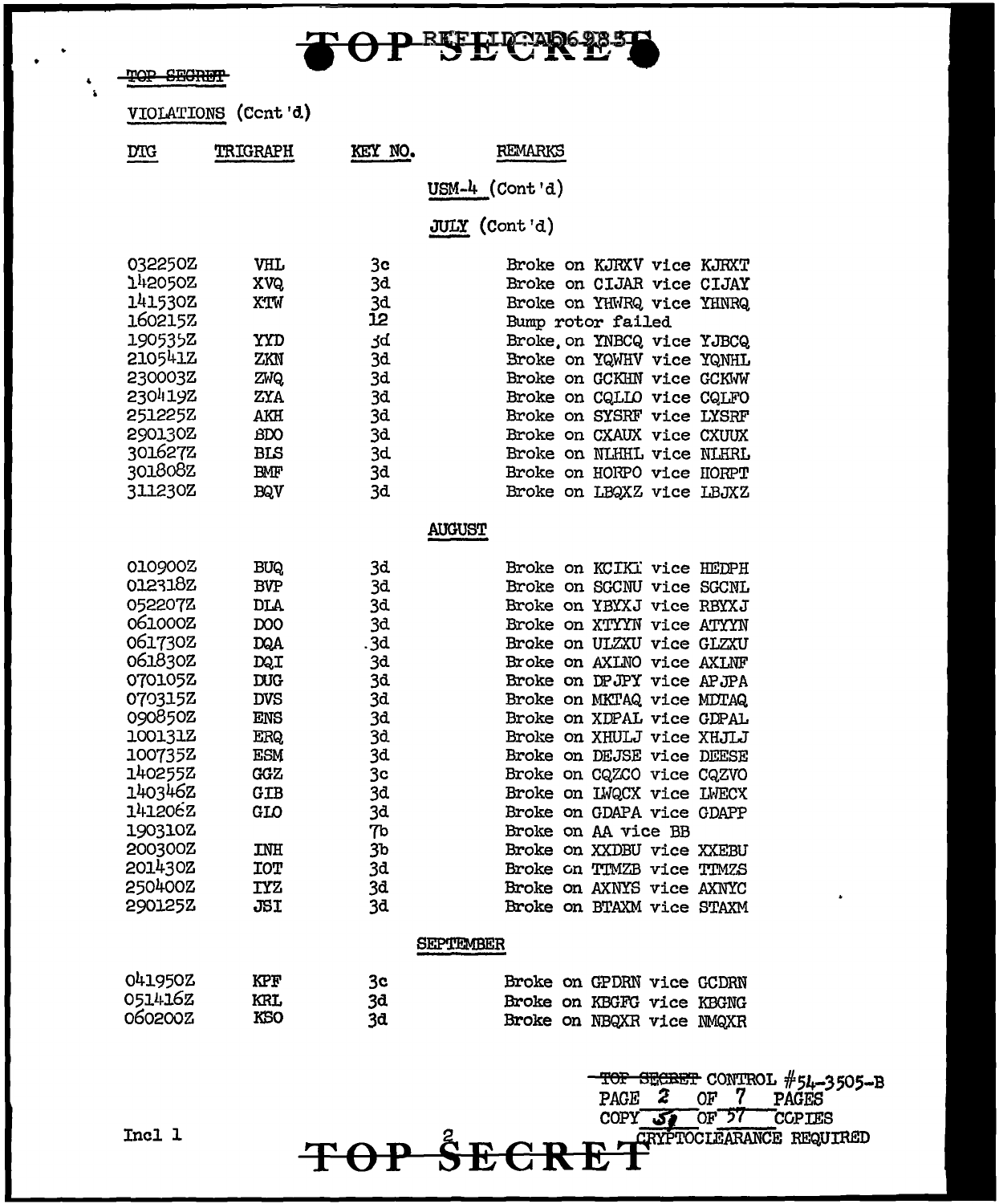

VIOLATIONS (Cont'd)

| <b>DIG</b>                                                                                      | <b>TRIGRAPH</b>                                                                         | KEY NO.                                            | REMARKS                                                                                                                                                                                                                                                              |
|-------------------------------------------------------------------------------------------------|-----------------------------------------------------------------------------------------|----------------------------------------------------|----------------------------------------------------------------------------------------------------------------------------------------------------------------------------------------------------------------------------------------------------------------------|
|                                                                                                 |                                                                                         |                                                    | $USM-4$ (Cont 'd)                                                                                                                                                                                                                                                    |
|                                                                                                 |                                                                                         |                                                    | SEPTEMBER (Cont 'd)                                                                                                                                                                                                                                                  |
| 061700Z<br>081000Z<br>1414452<br>150550Z<br>150930Z<br>220002Z<br>232205Z<br>300400Z<br>301330Z | KTK<br>KYC<br>MEU<br>MFY<br><b>MGM</b><br>MWQ.<br>NGE<br>OHW<br>OIC                     | 3c<br>3d<br>7а<br>3d<br>3đ<br>3d<br>3d<br>3d<br>3d | Broke on JZLDW vice JCLDW<br>Broke on GSNER vice GSEER<br>Broke on AA vice CC<br>Broke on MEZJZ vice MEAJZ<br>Broke on PVAOG vice PVAYG<br>Broke on JLDIA vice JWDIJ<br>Broke on HFJDI vice HJJDI<br>Broke on LIUHD vice LIUHO<br>Broke on UDQRJ vice UDQRU          |
|                                                                                                 |                                                                                         | USM-5                                              |                                                                                                                                                                                                                                                                      |
|                                                                                                 |                                                                                         | JUIY                                               |                                                                                                                                                                                                                                                                      |
| 090010Z<br>090610Z                                                                              | AJH<br>AKA                                                                              | Зc<br>3 <sub>c</sub>                               | Broke on EOUHR vice COUHR<br>Broke on RQUVD vice RQUVG                                                                                                                                                                                                               |
|                                                                                                 |                                                                                         | SEPTEMBER                                          |                                                                                                                                                                                                                                                                      |
| 010700Z                                                                                         | <b>AEO</b>                                                                              | 7а<br>$USM-7$                                      | Broke on AA vice BB                                                                                                                                                                                                                                                  |
|                                                                                                 |                                                                                         | <b>SEPTEMBER</b>                                   |                                                                                                                                                                                                                                                                      |
| 2415382<br>2619552                                                                              | <b>BLD</b>                                                                              | 3d<br>11                                           | Broke on KZEVR vice KZEVT<br>TOP SECRET message contained<br>SECRET codeword                                                                                                                                                                                         |
|                                                                                                 |                                                                                         | USM-9                                              |                                                                                                                                                                                                                                                                      |
|                                                                                                 |                                                                                         | <b>JULY</b>                                        |                                                                                                                                                                                                                                                                      |
| 052130Z<br>090855Z<br>101445Z<br>141125Z<br>1702202<br>181710Z<br>210650Z<br>260207Z<br>280047Z | AFG<br>avw<br><b>BCS</b><br><b>BWF</b><br><b>CKA</b><br>CQE<br>DEH<br>EBI<br><b>BKA</b> | 6<br>1<br>6<br>$13d$<br>$66d$<br>$3d$<br>$6$       | Broke using trigraph AGZ<br>Broke on PM rotor arrangement<br>Broke using trigraph BCU<br>Broke on PM rotor arrangement<br>Broke on EETGG vice UKTGG<br>Broke using trigraph CQF<br>Broke using trigraph DEM<br>Broke on OWVJM vice OWVJW<br>Broke using trigraph BKH |
| Incl 1                                                                                          |                                                                                         |                                                    | TOP SECRET CONTROL #54-3505-B<br>PAGE<br>OF<br>- 3<br>PAGES<br>$COPY - 57$<br>OF.<br><b>COPIES</b><br>CRYPTOCLEARANCE REQUIRED<br>SECR                                                                                                                               |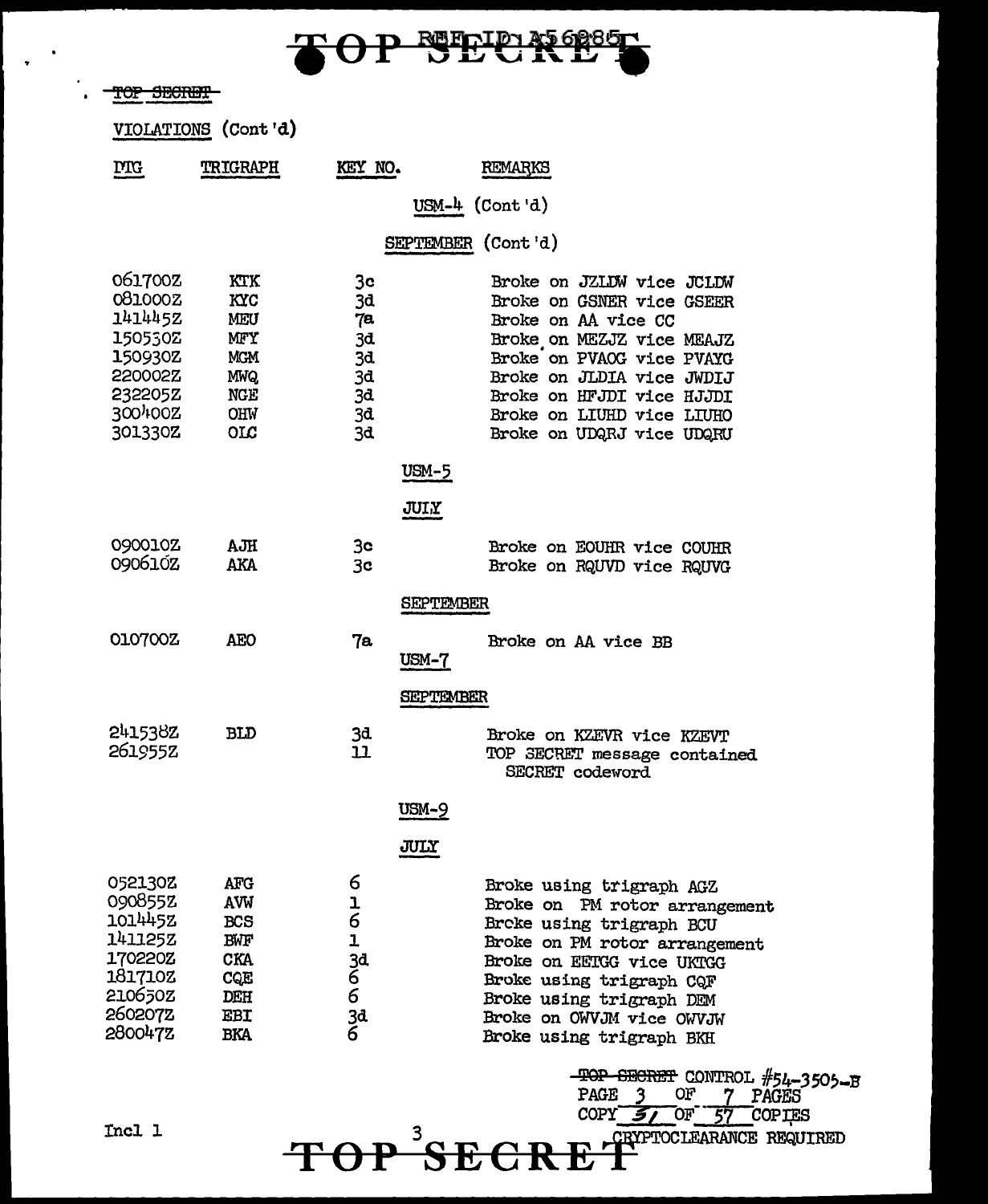

TOP CECRET

 $\mathbf{t}$  $\mathbf{r}$ 

VIOIATIONS (Cont'd)

| <b>DTG</b>         | TRIGRAPH          | KEY NO.        | <b>REMARKS</b>                                         |  |
|--------------------|-------------------|----------------|--------------------------------------------------------|--|
|                    |                   |                | USM-9 $(Cont 'd)$                                      |  |
|                    |                   |                | JULY (Cont'd)                                          |  |
|                    |                   | 6              |                                                        |  |
| 2906492<br>310140Z | EAT               | 3b             | Broke using trigraph ETA<br>Broke on EBBYH vice DBBYH  |  |
|                    |                   |                |                                                        |  |
|                    |                   |                | <b>AUGUST</b>                                          |  |
| 0101402            | FGD               | 3d             | Broke on FSSNC vice FSSNQ                              |  |
| 011600Z            | FJN               | 3d             | Broke on PZRTJ vice XUMYN                              |  |
| 030138Z<br>0502402 | FQI<br><b>GDD</b> | 3c             | Broke on UASGL vice UASBL<br>Broke on LQTIM vice LQRIM |  |
| 1301152            | HOZ               | 3d<br>3d       | Broke on TOWWU vice TOJXU                              |  |
| 131512Z            | HXB               | 3d             | Broke on NJXMK vice SJXMK                              |  |
| 1409492            | HVU               | 3c             | Broke on YYPJV vice YYPJE                              |  |
| 2120342            | JFX               | 3d             | Broke on FMCNW vice FMCNQ                              |  |
| 230138Z            | <b>JLA</b>        | 6.             | Broke using trigraph JLB                               |  |
| 2504312            | <b>JWD</b>        | 3đ             | Broke on DKHIE vice HKHIE                              |  |
| 290042Z            | KST               | 3c             | Broke on CMBET vice CMBVT                              |  |
| 311420Z            | <b>LHK</b>        | 3d             | Broke on SPXNQ vice SDXNP                              |  |
|                    |                   |                | <b>SEPTEMBER</b>                                       |  |
| 082135Z            | <b>MRS</b>        | 3d             | Broke on YRMKG vice YRMIG                              |  |
| 190627Z            | 0JR               | 3d             | Broke on JMSWF vice JFSWF                              |  |
| 2502162            | PFF               | 3d             | Broke on MAAGS vice MAASS                              |  |
| 2502202            | PFV               | 3d             | Broke on XURRT vice XERRT                              |  |
| 251331Z            | PIP               | 3d.            | Broke on JSNHA vice QSNDA                              |  |
| 280107Z<br>300245Z | PQL<br>PZC        | 3d             | Broke on SIZRE vice SXZRE<br>Broke using trigraph PZD  |  |
| 301307Z            | QBH               | $\bar{6}$<br>6 | Broke using trigraph QBU                               |  |
|                    |                   | USM-652        |                                                        |  |
|                    |                   |                |                                                        |  |
|                    |                   | <b>JULY</b>    |                                                        |  |
| 030650Z            | AJC               | 3d             | Broke on TXUQE vice TXUQX                              |  |
|                    |                   |                | <b>USM-676E</b>                                        |  |
|                    |                   | <b>JULY</b>    | CRYLOCIEARANCE REQUIRED                                |  |
| 161325Z            | <b>ATY</b>        | ı              | Broke on AM rotor arrangement                          |  |
|                    |                   |                |                                                        |  |
|                    |                   |                | 501ST CRG                                              |  |
|                    |                   | <u>JULY</u>    |                                                        |  |
|                    |                   |                |                                                        |  |
| 0505152            | <b>AGP</b>        | 3d             | Broke on OJRJY vice OJRJH<br><del>IET</del> CONTRO     |  |
| Incl 1             |                   |                |                                                        |  |
|                    |                   |                |                                                        |  |
|                    |                   |                |                                                        |  |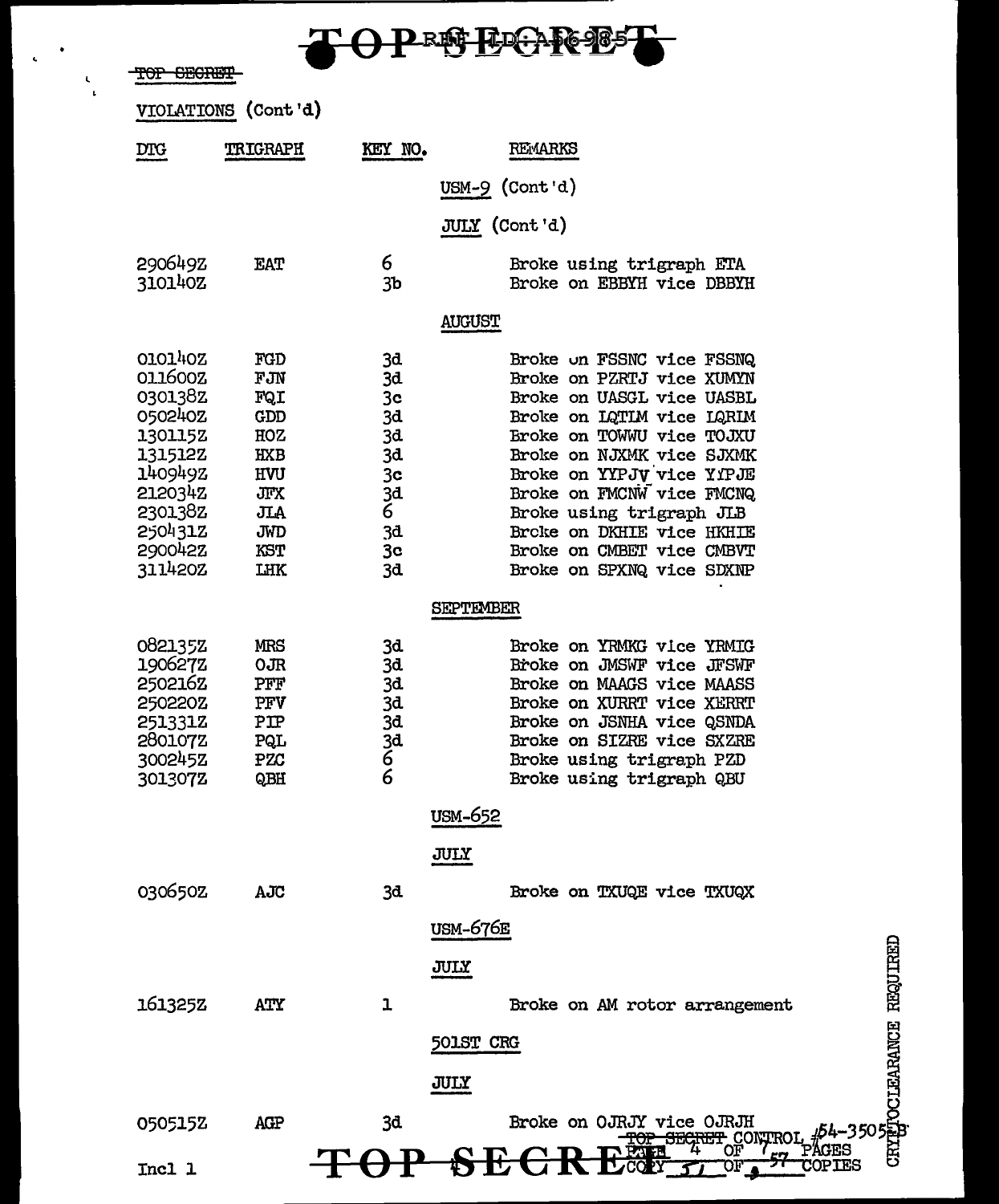

 $\ddot{\phantom{0}}$ 

 $\mathbf{t}$ 

VIOLATIONS (Cont'd)

| <b>DTG</b>                                                                                                                                  | <b>TRIGRAPH</b>                                                                                                                                  | KEY NO.                                                                                                        | <b>REMARKS</b>                                                                                                                                                                                                                                                                                                                                                                                                                                                                           |
|---------------------------------------------------------------------------------------------------------------------------------------------|--------------------------------------------------------------------------------------------------------------------------------------------------|----------------------------------------------------------------------------------------------------------------|------------------------------------------------------------------------------------------------------------------------------------------------------------------------------------------------------------------------------------------------------------------------------------------------------------------------------------------------------------------------------------------------------------------------------------------------------------------------------------------|
|                                                                                                                                             |                                                                                                                                                  |                                                                                                                | 501ST CRG (Cont'd)                                                                                                                                                                                                                                                                                                                                                                                                                                                                       |
|                                                                                                                                             |                                                                                                                                                  |                                                                                                                | JULY (Cont'd)                                                                                                                                                                                                                                                                                                                                                                                                                                                                            |
| 1003152<br>1003252<br>100330Z<br>100610Z<br>100630Z<br>100630Z<br>100630Z<br>100730Z<br>100730Z<br>120330Z<br>300950Z<br>301655Z<br>311607Z | <b>BIA</b><br><b>BIC</b><br><b>BID</b><br><b>BIE</b><br><b>BII</b><br><b>BIK</b><br>BII.<br>BIM<br><b>BIO</b><br><b>BNH</b><br>CW?<br>DAT<br>DJU | ı<br>1<br>$\mathbf{I}$<br>$\mathbf{I}$<br>1<br>$\mathbf{I}$<br>1<br>ı<br>1<br>3c<br>3 <sub>b</sub><br>3d<br>3d | Broke on 9 July AM rotor arrangement<br>Broke on 9 July AM rotor arrangement<br>Broke on 9 July AM rotor arrangement<br>Broke on 9 July AM rotor arrangement<br>Broke on 9 July AM rotor arrangement<br>Broke on 9 July AM rotor arrangement<br>Broke on 9 July AM rotor arrangement<br>Broke on 9 July AM rotor arrangement<br>Broke on 9 July AM rotor arrangement<br>Broke on DANMV vice VANMV<br>Broke on RFVPC vice RFUPC<br>Broke on KIPSI vice KISSI<br>Broke on FNAAM vice FNTZM |
|                                                                                                                                             |                                                                                                                                                  |                                                                                                                | <b>AUGUST</b>                                                                                                                                                                                                                                                                                                                                                                                                                                                                            |
| 030100Z<br>060405Z<br>0610242<br>1617132<br>1800152<br>180035Z<br>180040Z<br>1801502<br>240004Z<br>2400152<br>240208Z<br>160005Z            | ANE<br><b>BLE</b><br><b>BOG</b><br><b>CHP</b><br>COB<br>COE<br><b>COM</b><br>COV<br><b>CUJ</b><br>C2F<br><b>CWH</b>                              | 3d<br>3d<br>13<br>Зρ<br>2<br>2<br>2<br>2<br>3a<br>3d<br>3d<br>9                                                | Broke on VYHVU vice VYHWN<br>Broke on PWCWA vice PNCWA<br>DTG should read 061824Z<br>Broke on FDFSV vice FDFTV<br>Used key list assigned to NSA<br>Used key list assigned to NSA<br>Used key list assigned to NSA<br>Used key list assigned to NEA<br>Broke on IMAEZ vice IAMEZ<br>Broke on OCFAG vice OCXAG<br>Broke on FBLDV vice FYLDV<br>Keyboard operation                                                                                                                          |
|                                                                                                                                             |                                                                                                                                                  |                                                                                                                | ASA ALASKA                                                                                                                                                                                                                                                                                                                                                                                                                                                                               |
| 270340Z                                                                                                                                     |                                                                                                                                                  | 11                                                                                                             | <b>AUGUST</b><br>Message classified SECRET contained<br>SECRET codeword<br>ASA EUROPE                                                                                                                                                                                                                                                                                                                                                                                                    |
| 0109137<br>1010292<br>1511382                                                                                                               | BJD                                                                                                                                              | 9<br>10<br>5                                                                                                   | <u>JULY</u><br>Defective key tape<br>Key tape stuck<br>NGIGM                                                                                                                                                                                                                                                                                                                                                                                                                             |

**TOPSE** 

Incl 1

TOP SECRET CONTROL #54-3505-5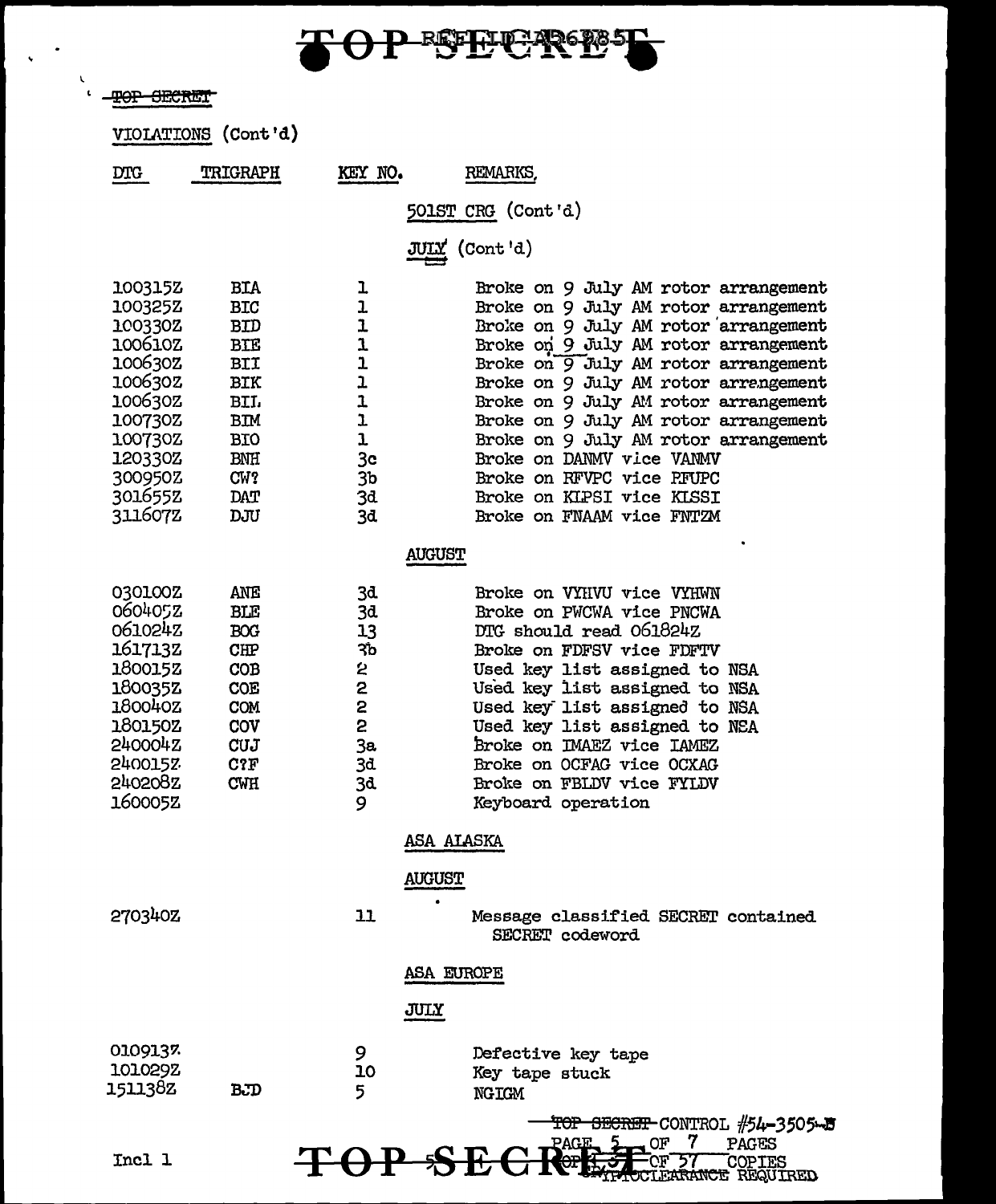

~ ~gH».f?

•

 $\mathbf{r}$  $\mathbf{t}$ 

VIOIATIONS (Cont'd)

| <b>DTC</b>                                                                                                            | TRIGRAPH                                                                                       | KEY NO.                                                       | REMARKS                                                                                                                                                                                                                                                                                                                                                                   |
|-----------------------------------------------------------------------------------------------------------------------|------------------------------------------------------------------------------------------------|---------------------------------------------------------------|---------------------------------------------------------------------------------------------------------------------------------------------------------------------------------------------------------------------------------------------------------------------------------------------------------------------------------------------------------------------------|
|                                                                                                                       |                                                                                                |                                                               | ASA EUROPE (Cont'd)                                                                                                                                                                                                                                                                                                                                                       |
|                                                                                                                       |                                                                                                |                                                               | JULY (Cont'd)                                                                                                                                                                                                                                                                                                                                                             |
| 2000062<br>201735Z<br><b>202001Z</b><br>220254Z<br>260805Z                                                            | BJQ<br><b>BUJ</b><br><b>CFG</b>                                                                | 3d<br>10<br>10<br>7a<br>3d                                    | Broke on OVMVW vice OVMVR<br>No rotors in cipher unit<br>No rotors in cipher unit<br>Broke on CC vice BB<br>Broke on HBTIU vice HBKIU                                                                                                                                                                                                                                     |
|                                                                                                                       |                                                                                                |                                                               | <b>AUGUST</b>                                                                                                                                                                                                                                                                                                                                                             |
| 051325Z                                                                                                               |                                                                                                | 14                                                            | Same segment used for 051527Z                                                                                                                                                                                                                                                                                                                                             |
|                                                                                                                       |                                                                                                |                                                               | <b>SEPTEMBER</b>                                                                                                                                                                                                                                                                                                                                                          |
| 0503072<br>0913252<br>1421432<br>222020Z                                                                              | <b>CEE</b><br><b>DTB</b><br><b>GNQ</b>                                                         | 3d<br>3d<br>10<br>3d                                          | Broke on AKZIG vice RKZIG<br>Broke on UYNMB vice UENMB<br>Tape reel stuck<br>Broke on AVCFQ vice AVCFO                                                                                                                                                                                                                                                                    |
| 2219412<br>2313182<br>2321532<br>2415012                                                                              | <b>GMW</b><br>HFJ<br><b>AIX</b>                                                                | 3d<br>9<br>3d<br>8                                            | Broke on OGJVJ vice OGJYJ<br>Keyboard operation<br>Broke on SHKPL vice SHKPT<br>Message indicator derived using<br>deciphering procedure                                                                                                                                                                                                                                  |
| 261235Z<br>261528Z<br>270500Z                                                                                         | <b>HVC</b><br><b>HVH</b><br>HYH                                                                | 3d<br>3d<br>3d                                                | Broke on PWIDY vice HWIDY<br>Broke on APYUB vice AYYUB<br>Broke on SGQDA vice SGODA                                                                                                                                                                                                                                                                                       |
|                                                                                                                       |                                                                                                |                                                               | <b>ASAFE</b>                                                                                                                                                                                                                                                                                                                                                              |
| 010852Z<br>0205362<br>040809Z<br>080615Z<br>081651Z<br>120739Z<br>1212452<br>1318252<br>1621012<br>1712092<br>1819072 | AJ?<br><b>BAC</b><br>CGE<br>EFN<br>E7C<br><b>HDV</b><br>HFU<br>HWX<br>KDY<br>KSG<br><b>LFD</b> | 3đ<br>3b<br>3d<br>3b<br>3b<br>3d<br>3d<br>3d<br>9<br>3d<br>3d | <u>JULY</u><br>Broke on HZGSX vice HZGSK<br>Broke on AKHFW vice AKHFX<br>Broke on WFDDT vice WSDDT<br>Broke on AAVZS vice AAVZT<br>Broke on SZQFD vice SZQED<br>Broke on UFWPT vice UUWPJ<br>Broke on NRIOX vice VCIOX<br>Broke on DCXSI vice DOXSI<br>Message indicator derived using<br>deciphering procedure<br>Broke on XOAHJ vice HOAHJ<br>Broke on GNMWT vice GNWWJ |
| Incl 1                                                                                                                |                                                                                                |                                                               | TOP SECRET CONTROL # 54-3505-B<br>O<br>7<br>OF<br>PAGE<br><b>PAGES</b><br>OF $\overline{57}$<br>$COPY$ $57$<br><b>COPTES</b><br>CRYPTOCLEARANCE REQUIRED<br>TOP <sup>5</sup> SECRE                                                                                                                                                                                        |

 $\ddot{\phantom{a}}$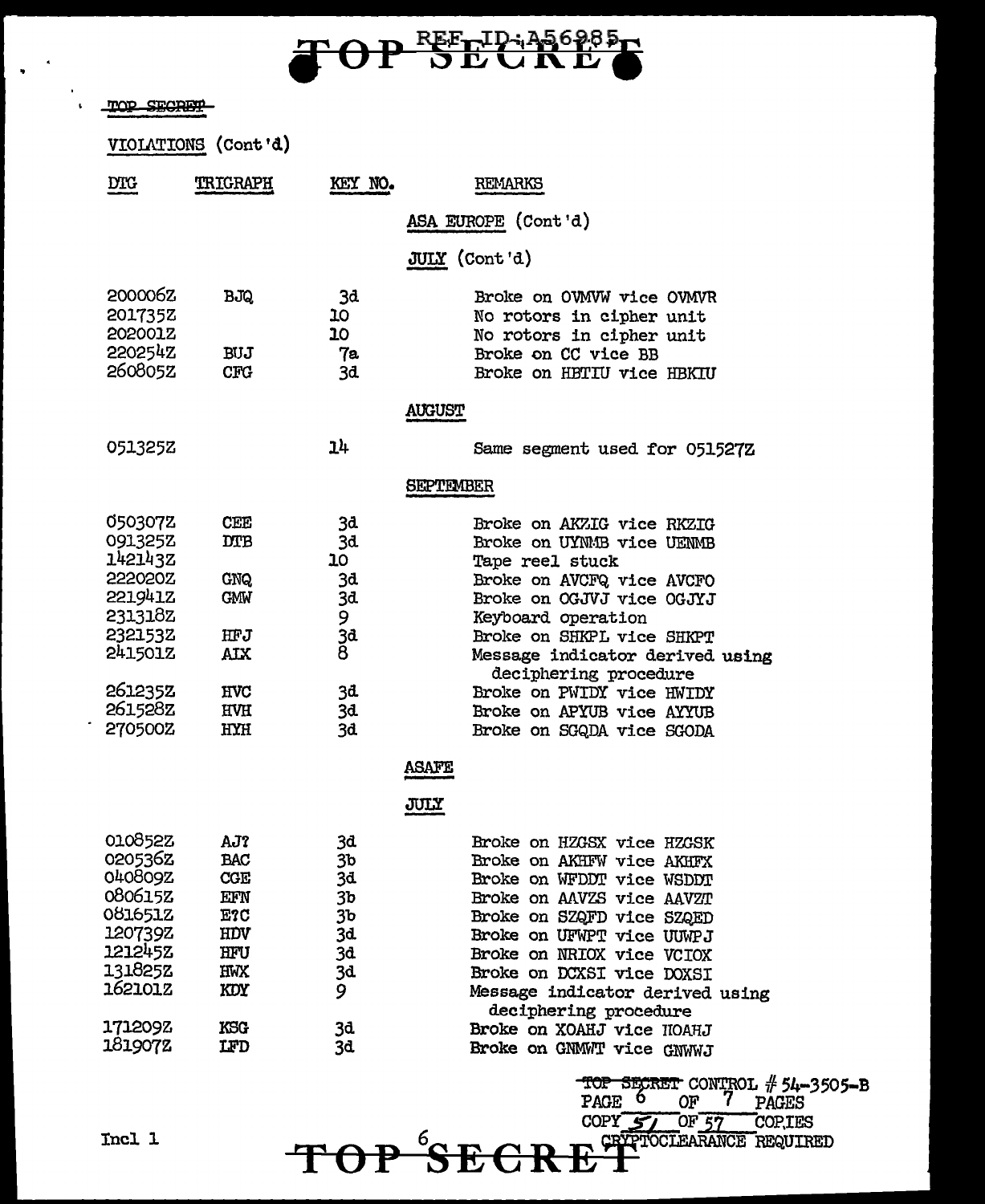

| TOP SECRET          |  |
|---------------------|--|
| VIOLATIONS (Cont'd) |  |

| <b>DIG</b>                                                                                                                                                     | TRIGRAPH                                                                                                                                 | KEY NO.                                                                                   | REMARKS                                                                                                                                                                                                                                                                                                                                                                                                                 |
|----------------------------------------------------------------------------------------------------------------------------------------------------------------|------------------------------------------------------------------------------------------------------------------------------------------|-------------------------------------------------------------------------------------------|-------------------------------------------------------------------------------------------------------------------------------------------------------------------------------------------------------------------------------------------------------------------------------------------------------------------------------------------------------------------------------------------------------------------------|
|                                                                                                                                                                |                                                                                                                                          |                                                                                           | ASAFE (Cont'd)                                                                                                                                                                                                                                                                                                                                                                                                          |
|                                                                                                                                                                |                                                                                                                                          |                                                                                           | JULY (Cont'd)                                                                                                                                                                                                                                                                                                                                                                                                           |
| 201939Z<br>212121Z<br><b>220029Z</b><br>271839Z<br>2905082                                                                                                     | MFE<br><b>MOB</b><br><b>MPP</b><br>OXE<br>PWV                                                                                            | 3b<br>3a<br>6.<br>3d<br>3d                                                                | Broke on LNSLS vice IMSLS<br>Broke on XUAOI vice XUAIO<br>Broke using trigraph MQP<br>Broke on NBSRV vice NCHRV<br>Broke on KJBTX vice KJBTD                                                                                                                                                                                                                                                                            |
|                                                                                                                                                                |                                                                                                                                          |                                                                                           | <b>AUGUST</b>                                                                                                                                                                                                                                                                                                                                                                                                           |
| 060512Z<br>1315452<br>140049Z<br>2208312<br>220857Z<br>240339Z<br>280809Z<br>2901412                                                                           | <b>DZI</b><br><b>EFZ</b><br><b>GXP</b><br><b>GXB</b><br>IUM<br>LJR<br><b>MBB</b>                                                         | 9<br>3a<br>3a<br>3 <sub>c</sub><br>3d<br>8<br>3b<br>3d                                    | Key tape ran out<br>Broke on USXNL vice UXSNL<br>Broke on JUAKJ vice JUAJK<br>Broke on VKNZG vice VKNTG<br>Broke on KJSSJ vice DJSSJ<br>Message indicator derived using<br>deciphering procedure<br>Broke on XXBZX vice XXBZW<br>Broke on PSHAJ vice PSHAB                                                                                                                                                              |
|                                                                                                                                                                |                                                                                                                                          |                                                                                           | SEPTEMBER<br>j                                                                                                                                                                                                                                                                                                                                                                                                          |
| 011418Z.<br>0115332<br>011631Z<br>021417Z<br>051251Z<br>081503Z<br>152059Z<br>171523Z<br>1814592<br>1822072<br>190431Z<br>201927Z<br>2221032<br><b>290108Z</b> | AEU<br>AMI<br>ANI<br><b>BMF</b><br>DLI<br><b>EGM</b><br><b>IFY</b><br><b>JLB</b><br>KQI<br><b>KVK</b><br>KXT<br>IKI<br><b>MXC</b><br>QLI | ı<br>3d<br>3d<br>3a<br>3d<br>3d<br>3c<br>3d<br>6<br>3 <sub>b</sub><br>3d<br>3đ<br>6<br>3d | Broke on AM rotor arrangement<br>Broke on GJTZO vice GJIMO<br>Broke on EOGFP vice AOGFL<br>Broke on VCZYJ vice VZCYJ<br>Broke on UOHFM vice URHFM<br>Broke on VMJYO vice VMJSO<br>Broke on KHUPD vice KHUED<br>Broke on LVJJY vice LVJJM<br>Broke using trigraph<br>KQU<br>Broke on FVNOM vice EVNOM<br>Broke on QQHGX vice QQHUX<br>Broke on JTBRY vice JTBCY<br>Broke using trigraph MXK<br>Broke on TSWGB vice TSEGB |

TOP SEGRET CONTROL # 54-3505-B<br>PAGE 7 OF 7 PAGES COPY OF 57 COPIES CRYPTOCLEARANCE REQUIRED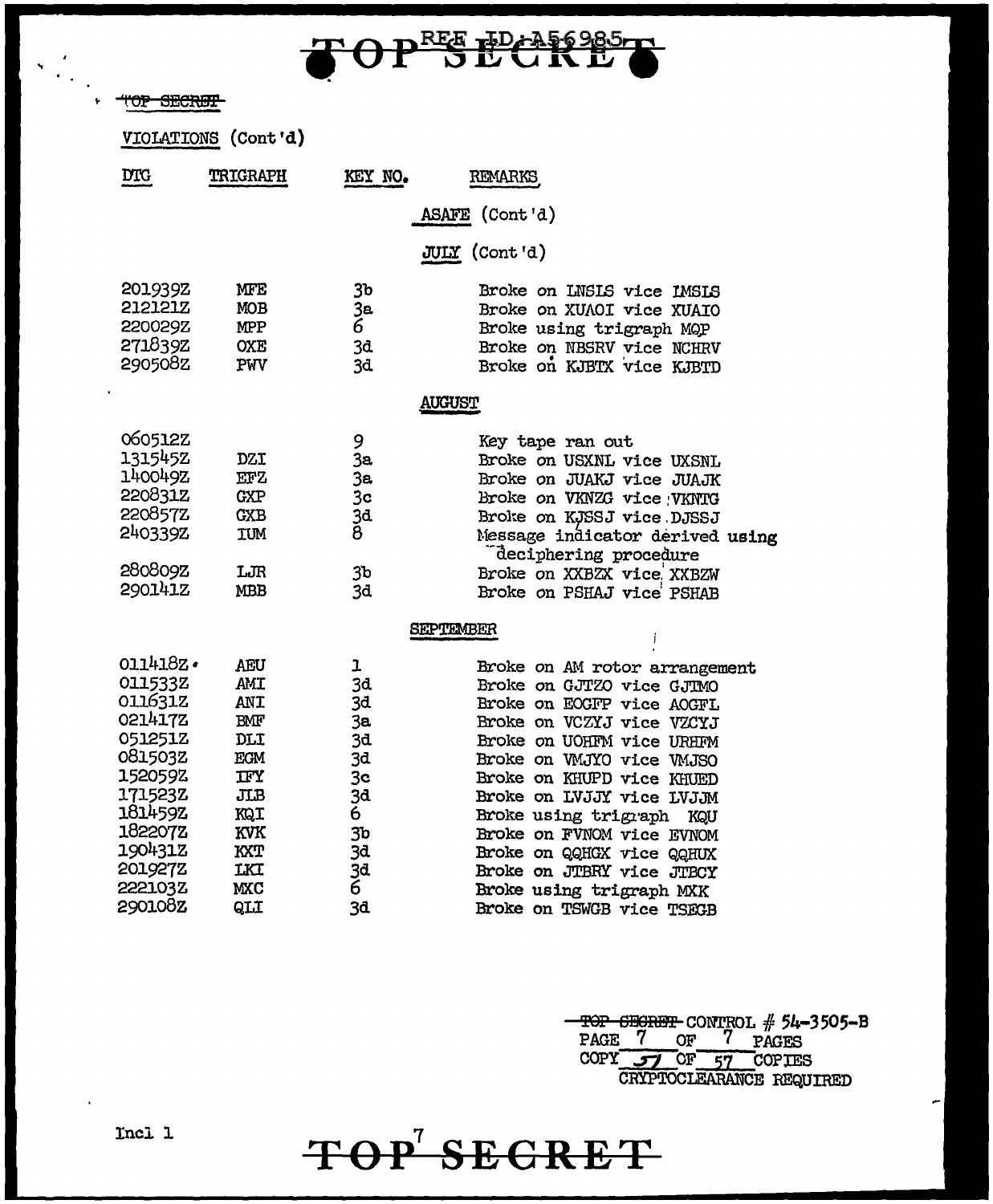

#### KEY LIST OF ARMY VIOLATIONS

### JULY, AUG., & SEPT. 1954

#### ROTOR ARRANGEMENT

- 1. Use of a rotor arrangement for an inappropriate cryptoperiod, day or month. (Reference AFSAG 1262, para 5006a(1))
- 2. Use of a. rotor arrangement from a key list assigned to another station.  $(Reference AFSAG 1262, para 5003b)$

#### ROTOR ALIGNMENTS AND MESSAGE INDICATORS

- 3. Discrepancy between the message rotor alignment resulting from decipherment of' the message indicator and the message rotor alignment actually required to decipher the message, although the latter was correctly derived. The discrepancy involved (a) transposition of letters,  $(b)$ substitution of a letter alphabetically adjacent to the correct letter, {c} substitution of a phonetically similar letter, or (d) errors in encipherment.
- 4. Failure to tail previously enciphered message. (Reference AFSAG 1262, para 6002a(4))
- 5. The message rotor alignment was transmitted in the clear as the last five letters of the message indicator. (Reference AFSAG 1262, para 6002a(5))

#### KEY GROUP

6. The trigraphic key-group indicator in the message indicator did not correspond to the key group actually used for encipherment. Reuse of a key group was not involved. (Reference AFSAG 1262, para 5004b)

#### MACHINE DESIGNATOR AND MULTISWITCH SETTING

7. The machine designator in the message indicator did not correspond to the multiswitch setting used for encipherment. The messages were  $(a)$ correctly enciphered or (b) incorrectly enciphered.

#### ENCIPHER DECIPHER CARD

8. Incorrect use of an ORCUS enciphering card  $tp$  produce a message indicator. (Reference AFSAG 1262, para 500 $5c$ )

#### ADDITIONAL VIOLATIONS

9. Transmission in the clear of classified information.

Incl 2 CRYPTOCLEARANCE REQUIRED